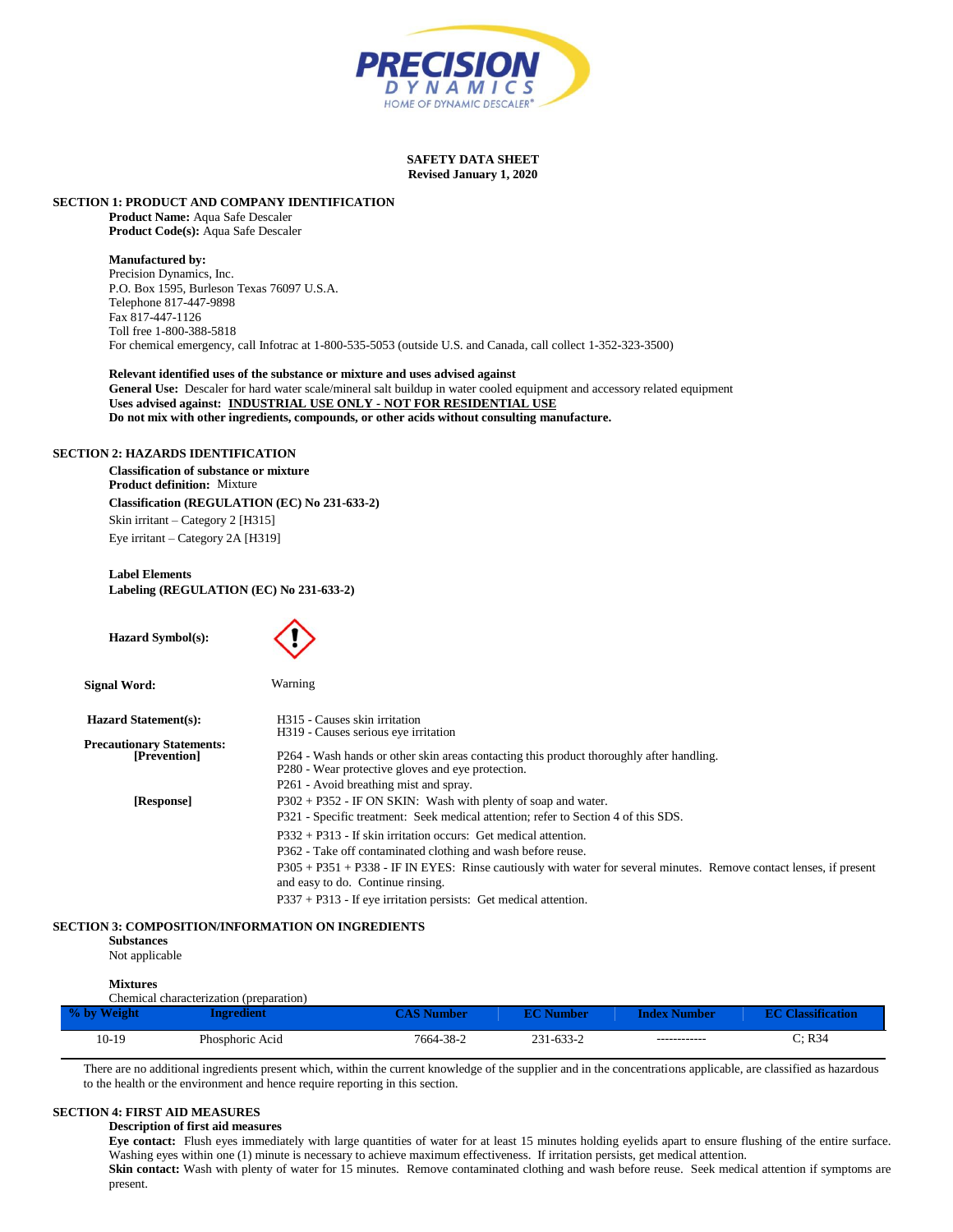Ingestion: Never give anything by mouth to an unconscious person. If swallowed, do not induce vomiting. Give large quantities of water or milk of magnesia; if available, several glasses of milk.

**Inhalation:** Remove to fresh air. If person is not breathing, administer mouth-to-mouth resuscitation. Seek medical attention if loss of consciousness occurs or breathing stops. Seek medical attention if irritation persists.

# **Most important symptoms and effects, both acute and delayed**

**Eyes:** Causes serious eye irritation and possible burns. Symptoms may include redness, swelling, pain, tearing and blurred vision. May cause chemical conjunctivitis. May cause eye damage. The degree of injury depends on the concentration and duration of contact.

Skin: Causes skin irritation and possible burns. Symptoms may include redness, itching, swelling, pain and possible rash. May cause skin sensitization and allergic contact dermatitis in susceptible individuals. The degree of injury depends on the concentration and duration of contact.

**Inhalation:** Mist or vapors may cause severe irritation of the nose, throat and respiratory tract. Symptoms may include sore throat, runny nose, cough and shortness of breath

**Ingestion:** May be harmful if swallowed. Causes severe irritation of and burns to the gastrointestinal tract with abdominal pain, nausea, vomiting and diarrhea. Causes burns to the lips, mouth, throat and digestive tract.

**Chronic:** Persons with pre-existing disorders of the skin or impaired respiratory function may be more susceptible to the effects of this substance. Prolonged and repeated skin contact can result in allergic contact dermatitis.

#### **Indication of any immediate medical attention and special treatment needed**

**Advice to Doctor and Hospital Personnel:** Treat symptomatically and supportively.

# **SECTION 5: FIRE FIGHTING MEASURES**

**Flash Point:** N/A **Flammable Limits:** N/A

**Extinguishing Media:** Water spray, foam, CO<sub>2</sub>

**Special Fire Fighting Procedures:** Use NIOSH/MSHA approved self-contained breathing apparatus in areas where this material is involved in a fire. This product is nonflammable.

**Unusual Fire Fighting and Explosion Hazards:** Protective clothing for skin and eye protection should be worn. Not considered to be an explosion hazard. If possible, fire fighters should contain water contaminated by this material from being discharged to any waterway, sewer or drain to prevent environmental contamination.

# **SECTION 6: ACCIDENTAL RELEASE MEASURES**

**Steps to be taken if material is spilled or released:** This material is biodegradable. Use appropriate protection—rubber gloves, goggles or safety glasses. Contain spill. Neutralize with copious amounts of water. Slowly add a soda ash mixture to the residue. This mixture should be 10 pounds of soda ash to 5 gallons of water. This should bring the spill residue within normal pH range of 6-8.

# **SECTION 7: HANDLING AND STORAGE**

# **Precautions for safe handling**

Wear all appropriate personal protective equipment specified in Section 8. Do not get in eyes or on skin or clothing. If normal use of material presents a respiratory hazard, use only adequate ventilation or wear appropriate respiratory protection.

# **Conditions for safe storage, including any incompatibilities**

This product has a wide temperature storage range (-15°C to 82°C). Make sure containers are sealed in storage when not used. Shelf life is 4 (four) years. Protect container against physical damage. Containers that have been opened must be carefully resealed and kept upright to prevent leakage. Containers of this material may be hazardous when empty as they contain product residues. Use appropriate containment to avoid environmental contamination. Ventilate closed areas. Do not take internally. Keep out of reach of children.

#### **SECTION 8: EXPOSURE CONTROLS/PERSONAL PROTECTION**

#### **Control parameters Occupational Exposure Limits**

| $\sim$ 1.0 $\sim$               |                 |       |                      |              |
|---------------------------------|-----------------|-------|----------------------|--------------|
| $20^{\circ}$<br>7664-.<br>.38-2 | Phosphoric Acid | hppm. | 2ppm<br>$\mathbf{r}$ | ------------ |

# **Exposure controls**

**Engineering measures:** Technical measures and appropriate working operations should be given priority over the use of personal protective equipment. Use adequate ventilation. Local exhaust is preferable.

**Individual protection measures:** Wear protective clothing to prevent repeated or prolonged contact with product. Protective clothing needs to be selected specifically for the workplace, depending on concentrations and quantities of hazardous substances handled. The chemical resistance of the protective equipment should be enquired at the representative supplier.

**Hygiene measures:** Facilities storing or using this material should be equipped with an eyewash station and safety shower. Change contaminated clothing. Preventive skin protection is recommended. Wash hands thoroughly after use, before eating, drinking or using the lavatory.

**Eye/face protection:** Wear safety glasses with non-perforated side shields. Refer to 29 CFR 1910.133, ANSI Z87.4 or Standard EN166.

**Hand protection:** Wear gloves recommended by glove supplier for protection against materials in Section 3. Gloves should be impermeable to chemicals and oil. Breakthrough time of gloves must be greater than the intended use period.

**Other protective equipment:** Protective clothing. Protective boots, if the situation requires.

**Respiratory protection:** None needed with normal handling. Wear an approved filter type dust respirator if needed when handling this product. Where risk assessment shows air purifying respirators are appropriate use a full-faced respirator with multi-purpose combination (US) or type ABEK (EN 14387) respirator cartridges as a backup to engineering controls. If the respirator is the sole means of protection, use a full-face supplied air respirator. Use respiratory and components tested and approved under appropriate government standards such as NIOSH (US) or CEN (EU). Follow OSHA respirator regulations found in 29 CFR 1910.134 or European Standard EN 149.

## **SECTION 9: PHYSICAL AND CHEMICAL PROPERTIES**

**Boiling Point:** 100°C **Specific Gravity (H<sub>2</sub>O=1):** 1.04 **Vapor Pressure (mm. Hg):** 20 Torr **Melting Point:** Not determined **Solubility in Water:** Complete **Appearance and Odor:** Aqua Green **pH:** < 2

**Vapor Density (air=1):** 1.27 **Evaporation Rate:** (Butyl Acetate=1)2.0

# **SECTION 10: STABILITY AND REACTIVITY**

**Conditions contributing to instability:** Under normal conditions this product is stable. **Incompatibility:** Do not mix with alkaline products.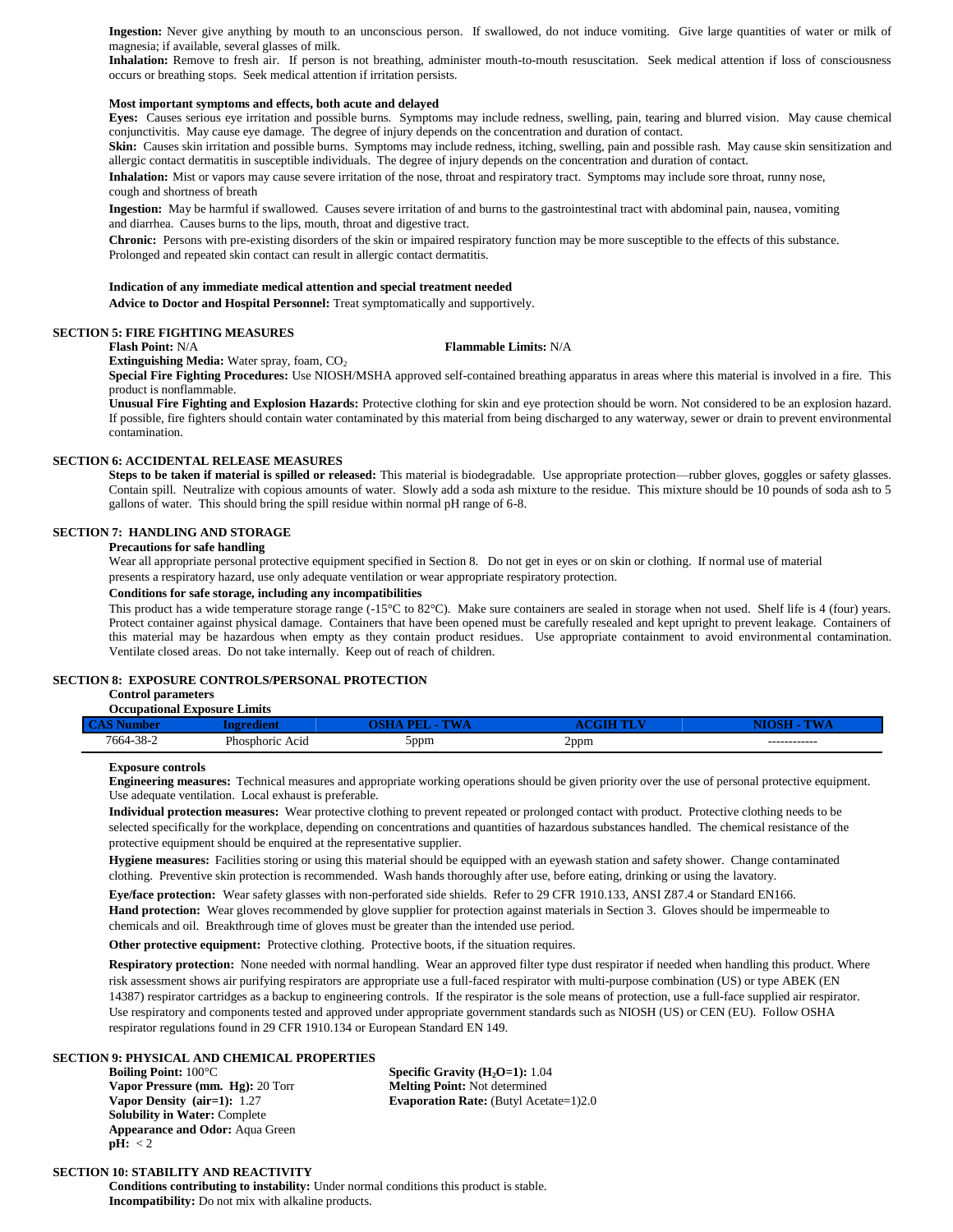# **SECTION 11: TOXICOLOGICAL INFORMATION**

This product has been approved by the U.S. Navy, British Royal Navy, Ford Motor Company, Dow Chemical and General Motors Corp., following complete toxicological and environmental health evaluations. This product does not contain any material shown to be carcinogen by the National Toxicology Program (NTP) or The International Agency for Research in Cancer (IRAC).

**Information on toxicological effects Acute Oral Toxicity** Expected to have low acute oral toxicity **Acute inhalation toxicity** No data available **Acute dermal toxicity** No data available **Skin irritation/corrosion** Causes skin irritation **Eye irritation/corrosion** Causes serious eye irritation and possible burns **Sensitization** May cause allergic skin reaction in susceptible individuals. **Genotoxicity in vitro/in vivo** No data available **Mutagenicity** No data available **Specific organ toxicity - single exposure** No data available **Specific organ toxicity - repeated exposure** No data available

**Aspiration hazard** No data available

**Chronic Effects:** None of the chemicals in this product are listed as a carcinogen by IARC, ACGIH, NTP or OSHA. No data is available regarding the mutagenicity or teratogenicity of this product, nor is there any available data that indicates it causes adverse developmental or fertility effects. Handle in accordance with good industrial hygiene and safety practice.

#### **SECTION 12: ECOLOGICAL INFORMATION**

#### **Toxicity**

Large discharges of this product to the environment may decrease the pH of aquatic systems to a value <2, which may be fatal to aquatic life and soil micro-organisms.

## **Persistence and degradability**

The organic components in this product are readily biodegradable. The inorganic substances are not biodegradable. Methods for the determination of biodegradability are not applicable to inorganic substances.

# **Bioaccumulation potential**

Product is not expected to bioaccumulate.

#### **Mobility in soil**

Expected to have high mobility in soil.

**Results of PBT and vPvB assessment**

PBT/vPvB assessment not available.

# **Other adverse effects**

# **Additional ecological information**

Do not allow material to enter into surface waters, wastewater or soil.

An environmental hazard cannot be excluded in the event of unprofessional handling or disposal.

# **SECTION 13: DISPOSAL CONSIDERATIONS**

Waste Disposal Method: This product is diluted and expended during use. It is recommended that it be pumped back into the delivery container and disposed of with non-hazardous by-products and production residues. Residues can also be disposed of through normal sump and sewage treatment systems.

**Precautions to be Taken in Handling and Storage:** Good industrial hygiene practices should be adhered to when storing and handling this product. Avoid contact with undiluted product. This material when used or completely spent is non-hazardous. It neutralizes itself in use.

# **SECTION 14: TRANSPORT INFORMATION**

**Note:** Transportation information provided is for reference only. Customer is urged to consult 49 CFR 100 - 177, IMDG, IATA, EC, United Nations TDG and WHMIS (Canada) TDG information manuals for detailed regulations and exceptions covering specific container sizes, packaging materials and methods of shipping. This product ships non-hazardous.

# **SECTION 15: REGULATORY INFORMATION**

This product complies with current Workplace Hazardous Information Systems. This product is NSF Registered, category A3. NSF Registered for use in beverage, pharmaceutical, bottling, poultry, and other food processing operations, but not intended for direct food contact.

#### **Safety, health and environmental regulations/legislation specific for substance or mixture**

## **U. S. Federal Regulations**

**OSHA Hazard Communication Standard:** This material is classified as non-hazardous in accordance with OSHA 29 CRF 1910.1200.